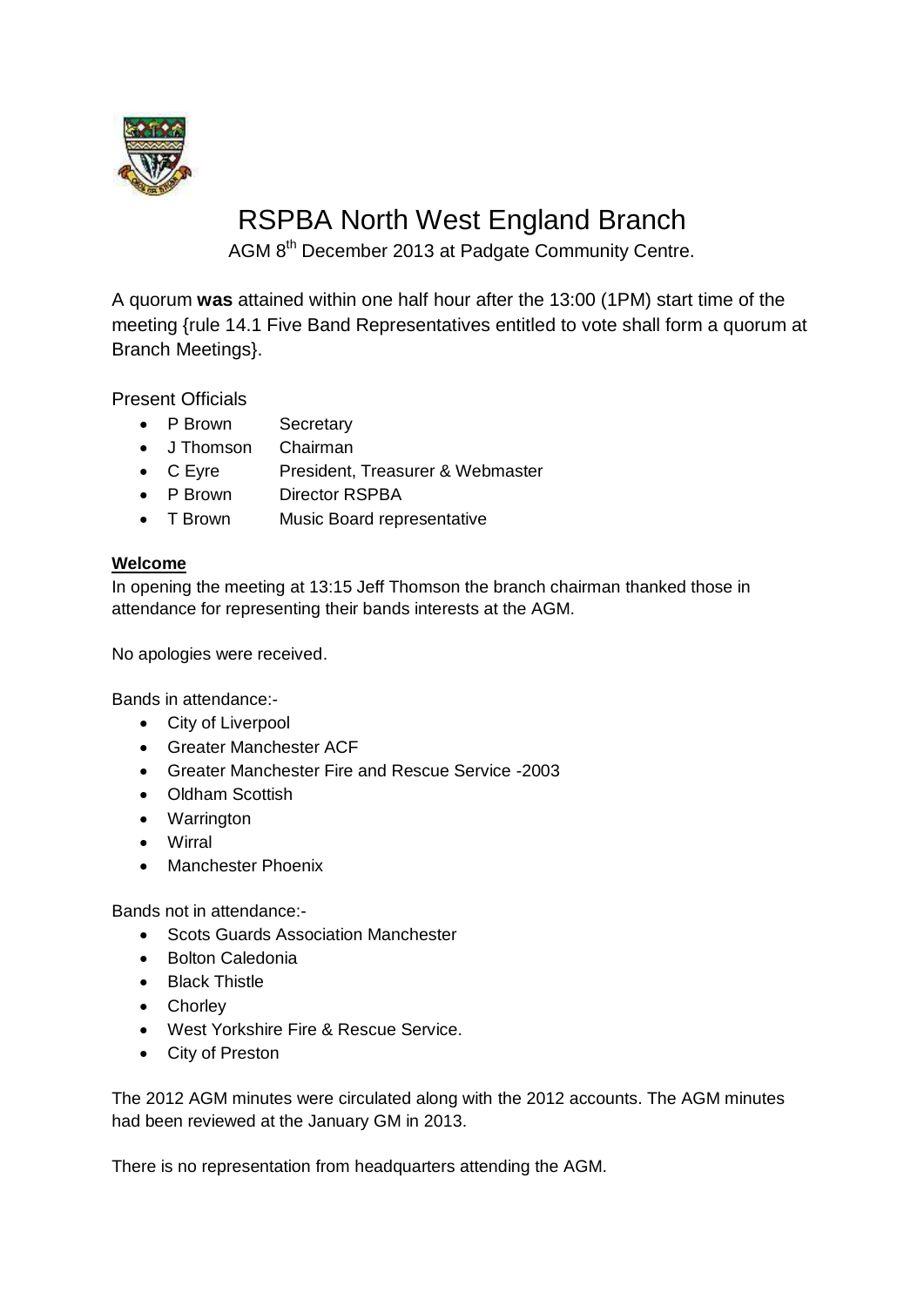It was requested that the AGM and GM be progressed together with the AGM business being completed first, this was accepted by all.

The branch needs a minimum of 12 bands to have representation at headquarters, at the time of the AGM only 10 bands have paid their membership.

A discussion took place around the future of the branch and do we need to consider a merger with either the Midland or NWE Branch. The feeling was we should remain independent and contact the bands in the area to encourage them to consider joining the branch (and the RSPBA) as members.

Members are to pass contact details to the Secretary so we can make contact and see what these bands would like/need.

In the mean time the fees for Black Thistle are to be paid to ensure the branch has representation at headquarters.

#### **Treasurers Report**

The accounts have been circulated and a copy forwarded to headquarters. A copy has been attached to these minutes for members.

Competition entry fees have been increased by £0.50p.

Trophies are to be returned ready for the 2014 branch competitions. In 2014 trophies will be awarded to NWE branch members, medals to be issued to non-branch winners.

#### **Directors Report**

It has been a good year both for the branch and the RSPBA.

The bands are to be commended for their hard work during the year; we had good participation in the branch indoor competitions, and bands did represent themselves and the branch in the outdoor events.

We must thank the providers of our 2013 venues, Oldham Scottish – Polish Club, Greater Manchester ACF - Holcombe Moor, Wirral – St Joseph's School.

The Cowal championship has been replaced by the UK Championship to be held in June in Belfast. Cowal will go on as a championship. During 2014 the bidding process for all 5 major championships will commence.

The 2013 two day World Championship was a success. Following feedback the 2014 event will be a two day event for Grade 1 only. The Grade one qualifying events will take place on the Friday, and the Saturday will be the main event for all other grades.

The directors continue to look at the operational aspects of running the company and how best to support the volunteers needed (Adjudicators, Music Board, Stewards/Compilers Instructors and Assessors) with respect to duty of care.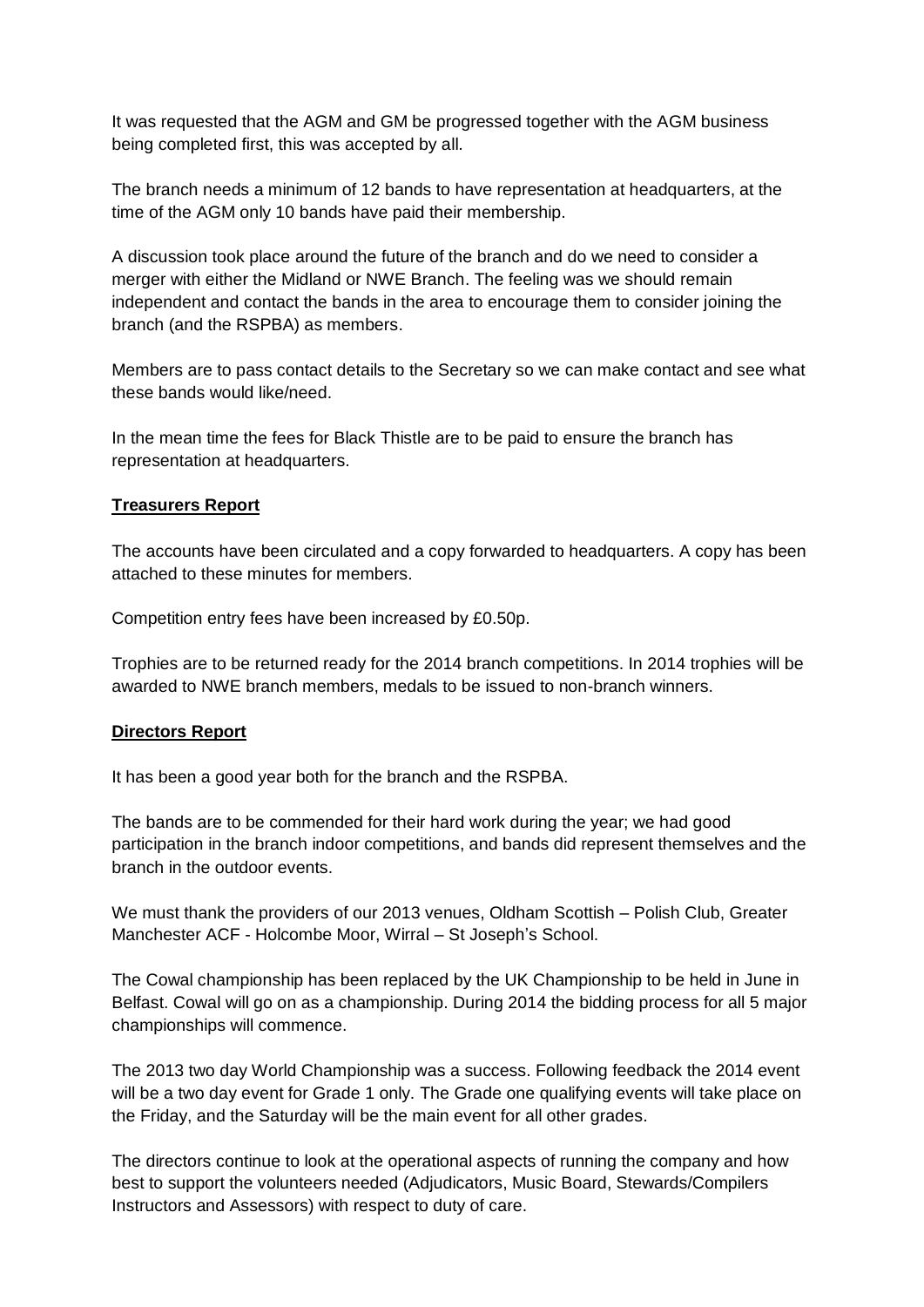There are to be a number of Standing Order changes to be proposed at the 2014 AGM. The likely playing ones are a) Pipes Down at the line to be made optional and b) Possibly NI will propose Dual Registration of Drummers. Please consider your views and how your band is to vote, remember a band can appoint a proxy if the Band Secretary cannot attend.

There was debate, the feeling was that the rule on pipes down as it stands is a little military and does not take the needs of the Band into account. The dual registration of side drummers could be considered from a number of perspectives; give those in a lower grade a change to improve in a higher grade; or give a lower grade an advantage by having a high calibre player direct the core,

#### **Music Board Report**

This has been a good year for the branch having held successful MAP and Drumming workshops, as well as the active participation in the branch indoor competitions.

The Music Board business continues to look at completion format. There are no changes that impact the playing or format for the 2014 season.

The scores on the website have been updated for the strathspeys and reels, with the marches being updated in 2014. While this is taking place a working party is looking at the general playing requirements (considering giving a free choice / increase the list of recommended tunes or both).

Feedback from our MAP workshop looks to have influenced the education approach. The outreach process looks to be following a three step approach. PDQB:-

- Step 1 instructors come to the branch and pass on information to the local instructors (bands and branch) for the candidates looking to be assessed.
- Step 2 after a period of local instruction a second visit to the branch to assess the progress of individuals and finally
- Step 3 assessments.

MAP / Band Progression:-

- Step 1 instructors come to the branch and pass on information to the bands on MAP, what is expected..
- Step 2 after a period of band development a second visit to the branch to assess the progress of bands and provide further advice.
- Step 3 Individual Band assessments, how have things come together, final advice on areas to be improved.

In steps 2 and 3 the focus is more on the band so it is envisaged that bands would book a couple of hours / half a day.

It is important that the bands consider their needs so we can put in requests for instructors early to enable us to make successful use of the time from late September 2014 to run some activity over the winter 2014 / 15.

### **Branch executives for 2011/12**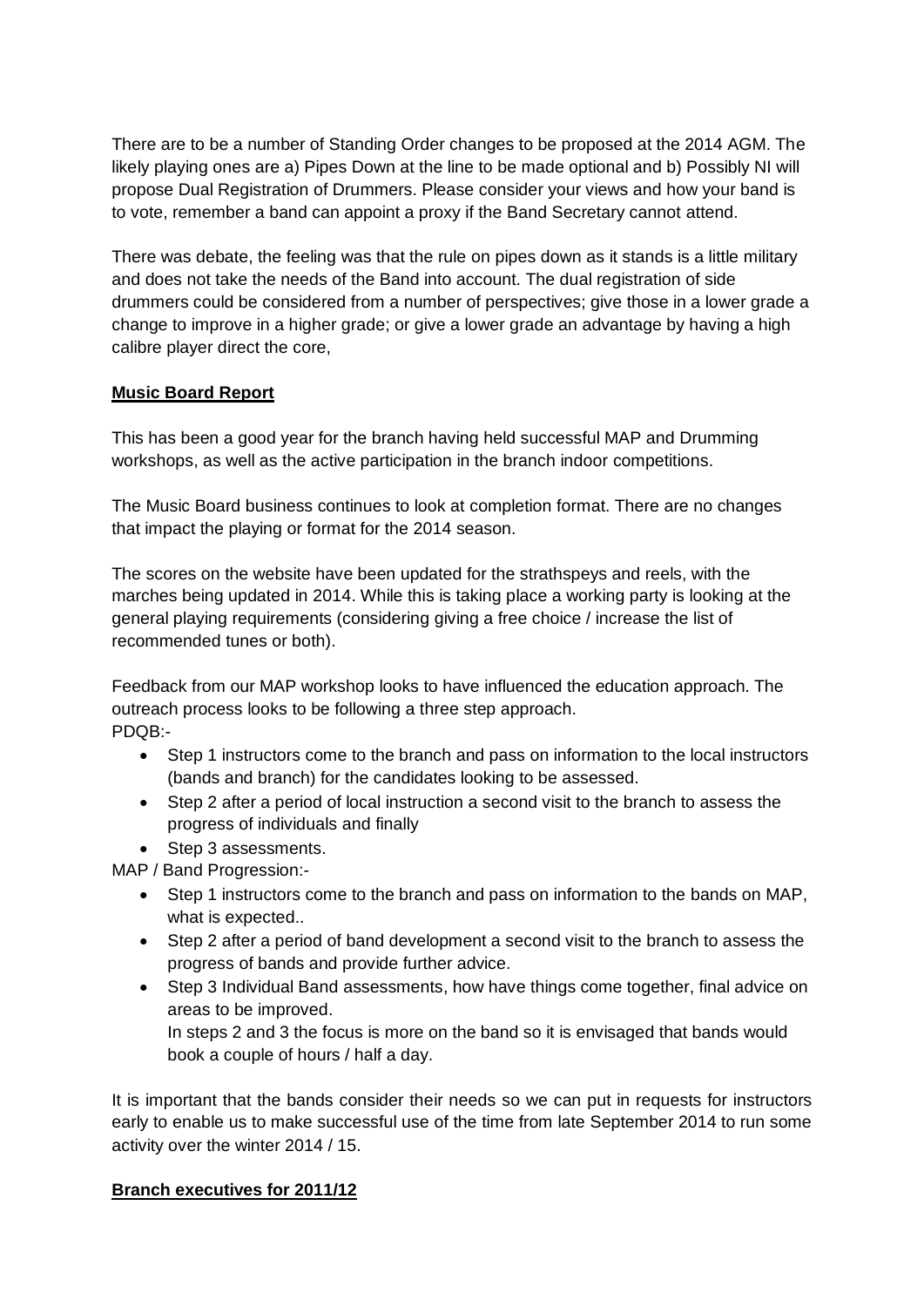The secretary took the chair for the ratification and election of officials. There were no nominations made prior to the meeting. The current holders for the posts of 1) Music Board, 2) Director and 3) Trophy Steward, Web Site Design and Competition Secretary asked to remain in post. All other posts were unanimously ratified by the membership

| Post                    |           | In Post         |                                         |  |
|-------------------------|-----------|-----------------|-----------------------------------------|--|
|                         |           |                 |                                         |  |
|                         |           | until           |                                         |  |
| President               | C Eyre    | Dec 2014        | $4th$ Dec 2011 AGM                      |  |
|                         |           |                 | Prop: City of Sheffield Pipe Band       |  |
|                         |           |                 | Sec: Warrington Pipe Band 2004          |  |
| Chairman                | J Thomson | Dec 2014        | $4th$ Dec 2011 AGM                      |  |
|                         |           |                 | Prop: City of Sheffield Pipe Band       |  |
|                         |           |                 | Sec: Wirral Pipe Band                   |  |
| Secretary               | P Brown   | Dec 2014        | $4th$ Dec 2011 AGM                      |  |
|                         |           |                 | Prop: Oldham Scottish Pipe Band Greater |  |
|                         |           |                 | Sec: Greater Manchester ACF.            |  |
| Treasurer               | C Eyre    | Dec 2015        | $2nd$ Dec 2012 AGM                      |  |
|                         |           |                 | Prop: Black Thistle Pipe Band.          |  |
|                         |           |                 | Sec: City of Liverpool Pipes and Drums  |  |
| <b>Music Board</b>      | T Brown   | <b>Dec 2016</b> | 8 <sup>th</sup> Dec 2013 AGM            |  |
|                         |           |                 | Prop: Warrington Pipe Band - 2004.      |  |
|                         |           |                 | Sec: Oldham Scottish Pipe Band.         |  |
| <b>National Council</b> | P Brown   | <b>Dec 2016</b> | $8th$ Dec 2013 AGM                      |  |
|                         |           |                 | <b>Prop: Wirral Pipe Band</b>           |  |
|                         |           |                 | Sec: Oldham Scottish Pipe Band          |  |
| Trophy Steward,         | C Eyre    | <b>Dec 2016</b> | $8th$ Dec 2013 AGM                      |  |
| Web Site Design         |           |                 | Prop: Greater Manchester ACF.           |  |
| and Competition         |           |                 | Sec: Greater Manchester Fire And Rescue |  |
| Secretary               |           |                 |                                         |  |
|                         |           |                 |                                         |  |

The AGM Business concluded the meeting them progressed through the branch GM business.

### **Treasurers Report (Chris)**

As reported above.

#### **Directors Report (Paul)**

As reported above.

#### **Music Board (Theresa)**

As reported above, plus.

Are we looking to run a drumming workshop early in the New Year? What do we want regarding Piping / MAP?

The Grade 5 proposal looks to have gained no support.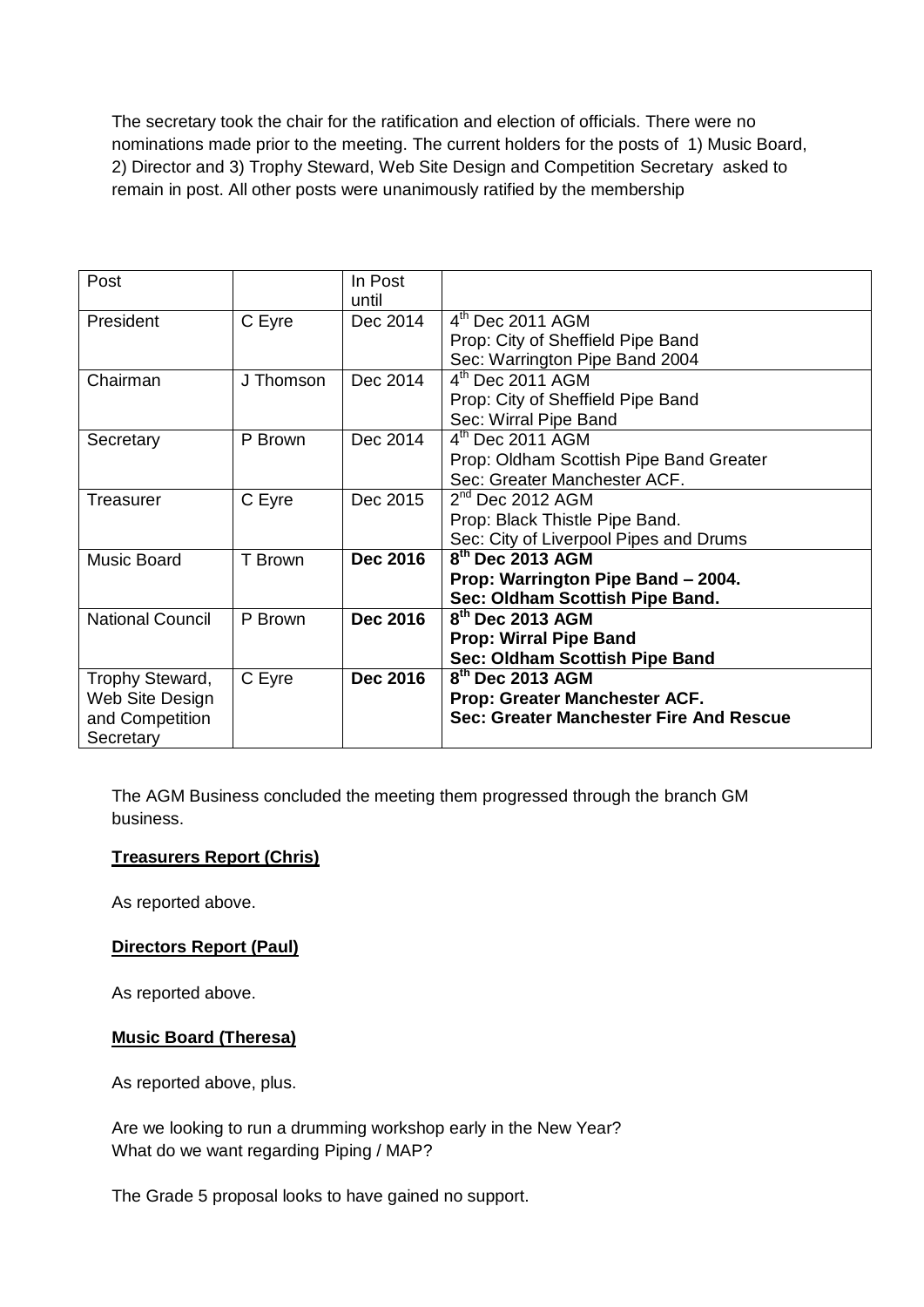### **2014 Branch Competitions.**

We continue to plan the 2014 branch indoor competitions. We hope as in previous years to make preliminary contact with individual adjudicators who have shown interest and are available to attend one of our events, and then contact headquarters for them to be officially allocated to enable early travel arrangements to be finalised.

The GM ACF are unable to host the Trios and GMFRS have not been able to fill the gap due to logistic reasons. We can look to use St Josephs as an alternative but it would be better if we could get a more central venue.

The current proposals are for holding:-

- Solo Piping and Drumming on  $1^{st}$  (piping)  $/2^{nd}$  (drumming) February at Oldham Cameron Edgar and Adrian Hoy
- Trios 1st March at TBD Harry Stephenson
- Quartets, Mini Bands and Drum Salute 12<sup>th</sup> April at Birkenhead David Clarke (or Jim Wark) and David Brown

We are intending to open the events to all branches, to increase the viability of the events and vary the competition.

Trophies will be awarded to branch competitors and medals to non branch members.

The new veterans (Age 60 and over) categories will be 6/8 March and 2/4 March (both of 4 parts or more).

Details to be added to the Entry forms as soon as possible.

### **AOCB**

Question raised on the appeal by City of Newcastle.- details as yet unknown

Next Meeting  $5<sup>th</sup>$  Jan 2014  $@$  13:00

Closed @ 14:45.

P L Brown **Secretary** NWE Branch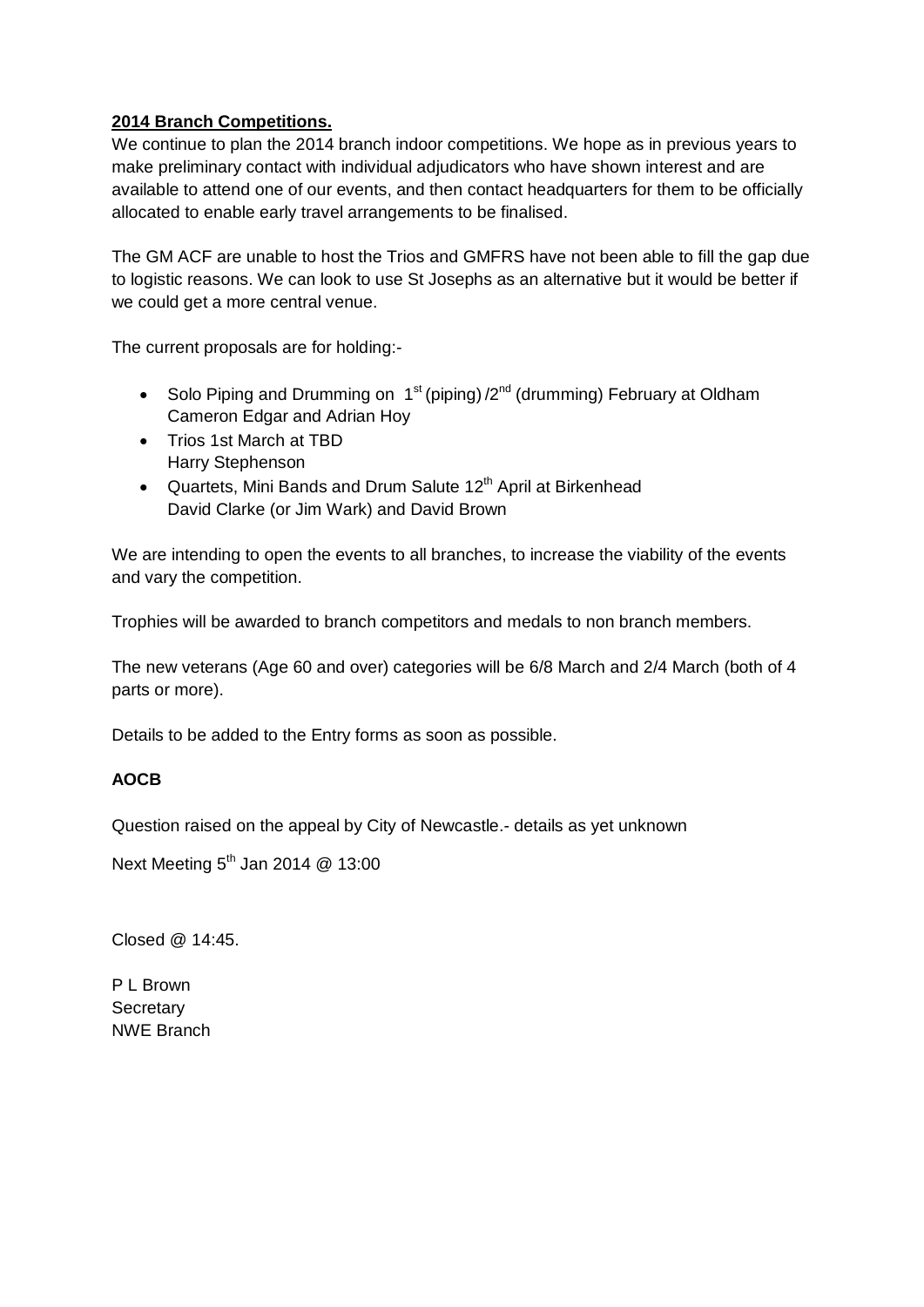

# North West England Branch Of the RSPBA

# Review of Accounts for the Year Ended

December 2013

Version 3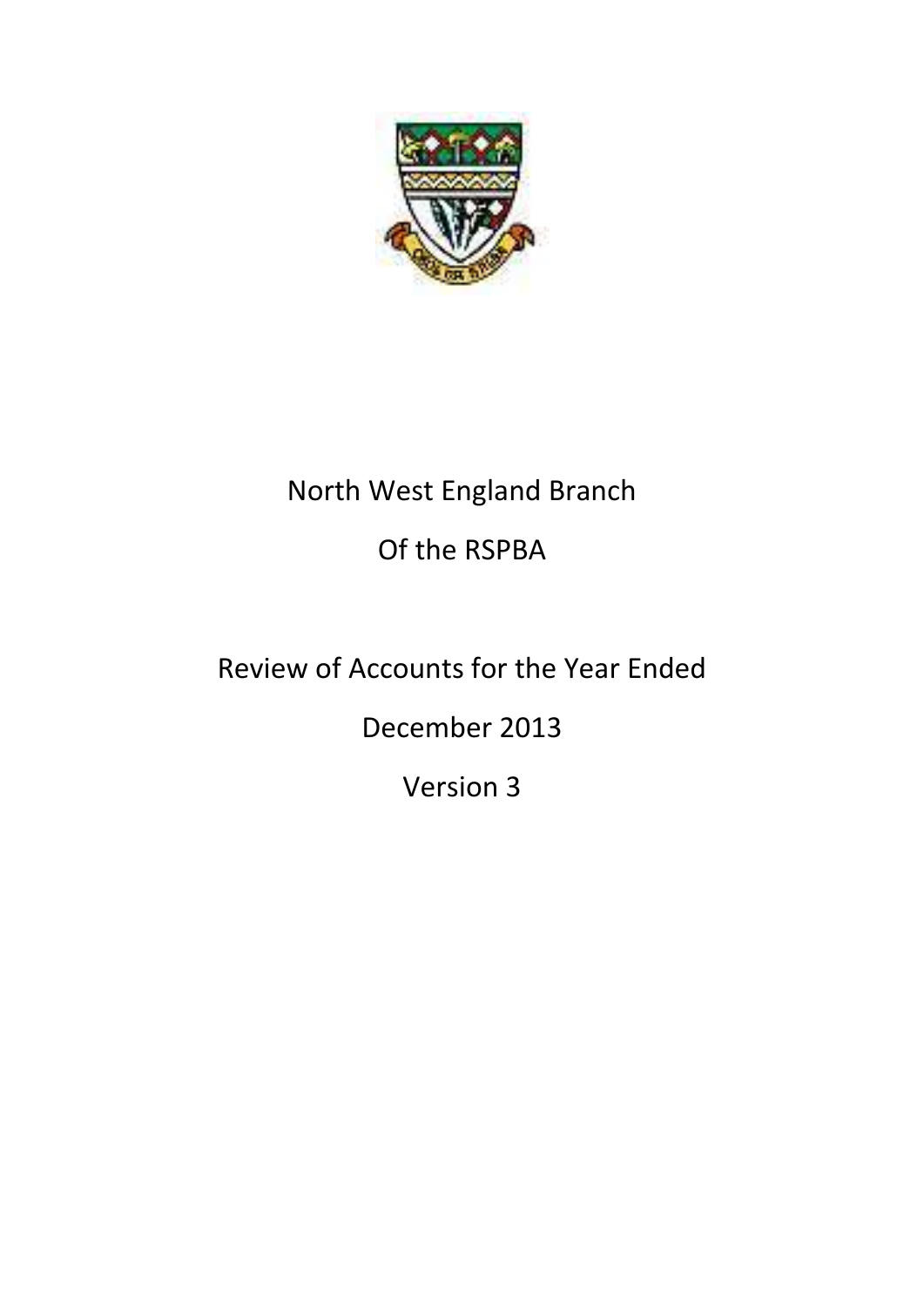# North West England Branch

### Balance Sheet – November 2013

| <b>Assets Employed</b>         |          |
|--------------------------------|----------|
|                                | 2013     |
|                                | f        |
| Current Assets                 |          |
| Bank Account                   | 2,005.62 |
| Cash in Hand                   | 219.86   |
|                                | 2,225.48 |
| Current Liabilities            |          |
| Sundry Creditors               | 0.00     |
| Net Current Assets             | 2,225.48 |
| Accumulated funds              |          |
|                                | 2,233.52 |
| Balance Brought Forwards       |          |
| Surplus/(Deficit) for the year | (8.04)   |
|                                | 2,225.48 |

In my opinion the Accounts give a true and fair view of the state of the branch affairs as at 31<sup>st</sup> October 2013 and of the balance for the period at the end.

This report has been prepared from the details provided to the membership by the branch Treasurer. The records kept are clear and reflect the activities of the branch fully.

P L Brown 3<sup>rd</sup> November 2013